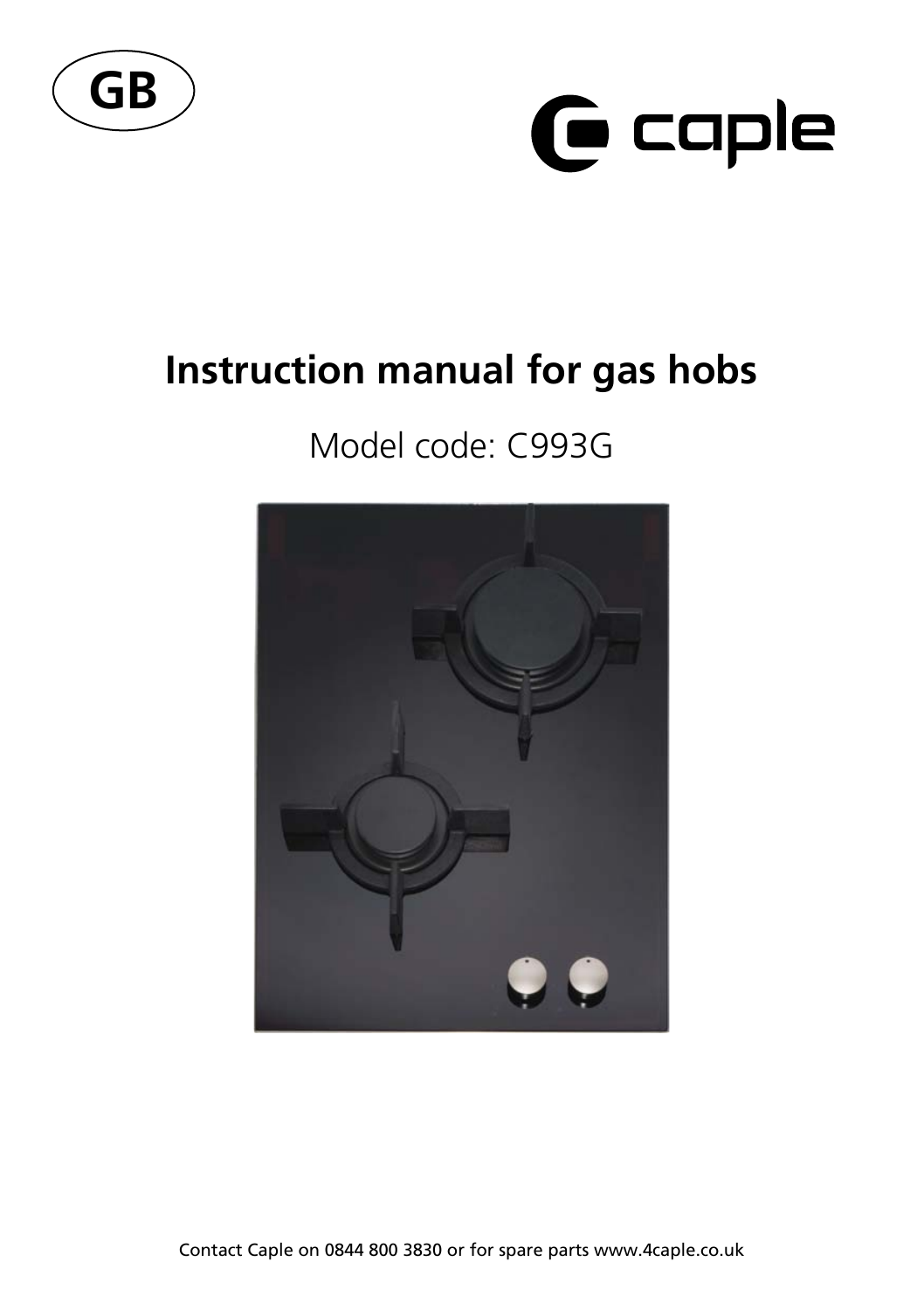#### **Dear Customer,**

We thank you and congratulate you on granting us your preference, by purchasing one of our products. We are sure that this new appliance, manufactured with quality materials, will meet your requirements in the best possible way.

The use of this new equipment is easy. However, we invite you to read this booklet carefully, before installing and using the appliance. This booklet gives the right information on the installation, use and maintenance, as well as useful advice.

*CAPLE*

# **GENERAL NOTICE**

**We invite you to read this instruction booklet carefully, before installing and using the equipment. It is very important that you keep this booklet together with the equipment for any future consultation.**

**If this equipment should be sold or transferred to another person, make sure that the new user receives the booklet, so that he can learn how to operate the appliance and read the corresponding notice.**

**This is a Class 3 appliance.**

**This appliance complies with the following Directives:** 

**EEC 2009/142/CE (Gas) EEC 2004/108/CE (Electromagnetic Compatibility) 2006/95/CE (Low Voltage) EEC 89/109 (Contact with foods)**

- The installation must be carried out by experienced and qualified personnel, in conformity with the regulations in force.
- This appliance is not intended for use by person (including children) with reduced physical, sensory or mental capabilities, or lack of experience and knowledge, unless they have been given supervision or instruction cencerning use of the appliance by a person responsible for their safety.
- Children should be supervised to ensure that they do not play with the appliance.
- While the appliance is running, watch the children and make sure they neither stay near the equipment, nor touch the surfaces that have not cooled down completely.
- Before powering the equipment, check that it is properly adjusted for the type of gas at disposal (see the "installation" paragraph).
- Before carrying out the maintenance or cleaning the equipment, cut power supply off and make it cool down.
- Make sure that air circulates around the gas equipment. Insufficient ventilation produces a lack of oxygen.
- In case of an intense or prolonged use of the equipment, it may be necessary to improve aeration, for example by opening a window or increasing the mechanical suction power, if it exists.
- The products of combustion must be discharged outside through a suction hood or an electric fan (see the "installation" paragraph).
- For any possible operation or modification, apply to an authorised Caple Service Centre and demand original spare parts.

#### **WARNING:**

**The product label, with the serial number, is applied under the hob.**

*The manufacturer refuses all responsibility for possible damages to things or people, resulting from a wrong installation or from an improper, incorrect or unreasonable use of this equipment.*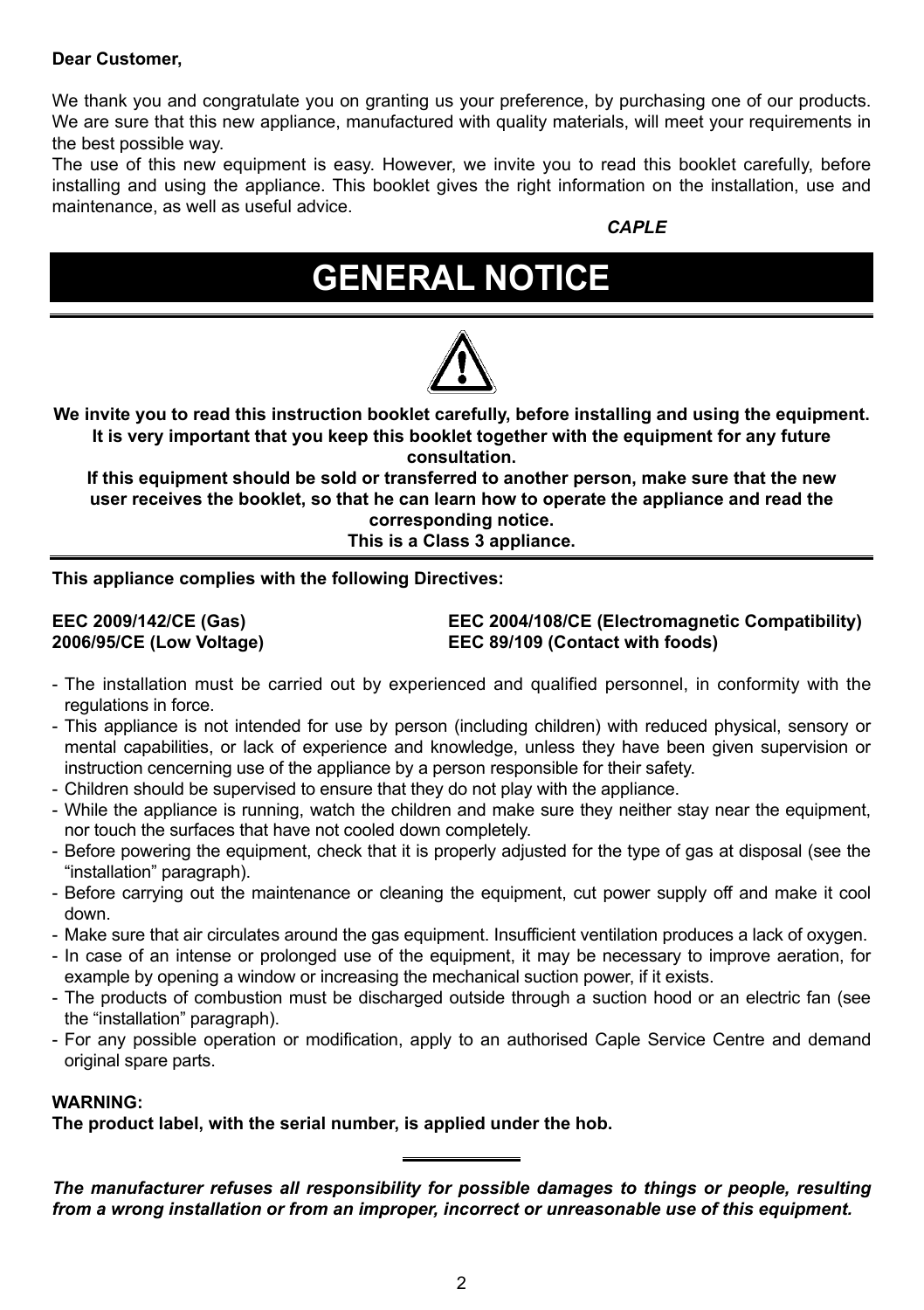# **INSTRUCTIONS FOR THE USER**



**It is necessary that all the operations regarding the installation, adjustment and adaptation to the type of gas available are carried out by qualified personnel, in conformity with the regulations in force.**

**The specific instructions are described in the booklet section intended for the installer.**

### **USING THE BURNERS**

The symbols silk-screen printed on the side of the knob indicate the correspondence between the knob and the burner.

#### **Start-up without valves**

Turn the corresponding knob anticlockwise up to the maximum position (large flame, fig.1) and press the knob.

#### **Automatic start-up with valves**

Turn the corresponding knob anticlockwise up to the maximum position (large flame, fig.1) and press the knob.

Once the burner has been started up, keep the knob pressed for about 6 seconds.

#### **Using the burners**

In order to obtain the maximum yield without waste of gas, it is important that the diameter of the pot is suitable for the burner potential (see the following table), so as to avoid that the flame goes out of the pot bottom (fig. 2).

Use the maximum capacity to quickly make the liquids reach the boiling temperature, and the reduced capacity to heat food or maintain boiling. All of the operating positions must be chosen between the maximum and the minimum ones, never between the minimum position and the closing point.

The gas supply can be interrupted by turning the knob clockwise up to the closing position.

If there is no power supply, it is possible to light the burners with matches, setting the knob to the startup point (large flame, fig.1/1A).

| <b>BURNERS</b> | Power W | Ø of pots    |  |  |
|----------------|---------|--------------|--|--|
| Semi-rapid     | 1750    | $16 - 18$ cm |  |  |
| Rapid          | 3000    | $20 - 22$ cm |  |  |

#### **Notice**

- When the equipment is not working, always check that the knobs are in the closing position (see fig.1).
- If the flame should blow out accidentally, the safety valve will automatically stop the gas supply, after a few seconds. To restore operation, set the knob to the lighting point (large flame, fig.1) and press.
- While cooking with fat or oil, pay the utmost attention as these substances can catch fire when

overheated.

- Do not use sprays near the appliance in operation.
- Do not place unstable or deformed pots on the burner, so as to prevent them from overturning or overflowing.
- Make sure that pot handles are placed properly.
- When the burner is started up, check that the flameis regular and, before taking pots away, always lowerthe flame or put it out.

### **CLEANING**

#### **Before any operation, disconnect the appliance from the electric grid. Don't use a steam cleaner for the cleaning the hob.**

It is advisable to clean the appliance when it is cold.

#### **Enamelled parts**

The enamelled parts must be washed with a sponge and soapy water or with a light detergent. Do not use abrasive or corrosive products.

Do not leave substances, such as lemon or tomato juice, salt water, vinegar, coffee and milk on the enamelled surfaces for a long time.

#### **Stainless steel parts**

Stainless steel can be stained if it remains in contact with highly calcareous water or aggressive detergents for an extended period of time.

The stainless steel parts should also be cleaned with soapy water and then dried with a soft cloth.

#### **Burners and racks**

These parts can be removed to make cleaning easier.

The burners must be washed with a sponge and soapy water or with a light detergent, wiped well and placed in their housing perfectly. Make sure that the flame-dividing ducts are not clogged.

Check that the feeler of the safety valve and the start-up electrode are always perfectly cleaned, so as to ensure an optimum operation.

#### **Gas taps**

The possible lubrication of the taps must be carried out by specialized personnel, exclusively.

**In case of hardening or malfunctions in the gas taps, apply to the Customer Service.**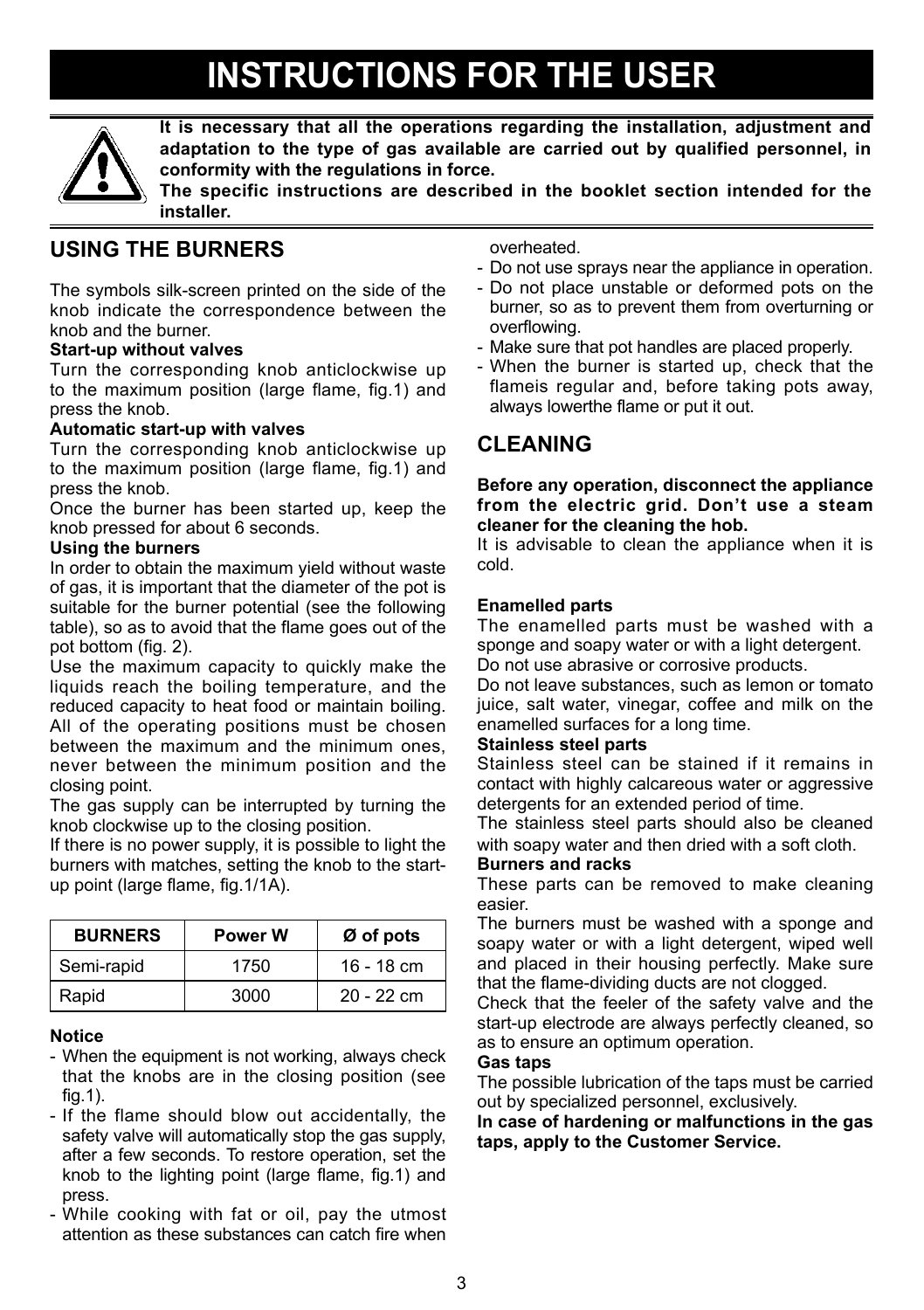## **INSTRUCTIONS FOR THE INSTALLER**



#### **IMPORTANT NOTICE: THE OPERATIONS INDICATED BELOW MUST BE FOLLOWED BY QUALIFIED PERSONNEL EXCLUSIVELY, IN CONFORMITY WITH THE REGULATIONS IN FORCE. THE MANUFACTURING FIRM REFUSES ALL RESPONSIBILITY FOR DAMAGES TO PEOPLE, ANIMALS OR THINGS, RESULTING FROM THE FAILURE TO COMPLY WITH SUCH PROVISIONS.**

### **INSTALLATION**

#### **Installing the top**

The appliance is designed to be embedded into heat-resistant pieces of furniture.

The walls of the pieces of furniture must resist a temperature of 75°C besides the room one.

The equipment must not be installed near inflammable materials, such as curtains, cloths,etc. Make a hole in the top of the piece of furniture, with the dimensions indicated in fig. 3, at a distance of at least 50 mm from the appliance border to the adjacent walls.

| <b>MODEL</b> | $L$ (mm) | $P$ (mm) |  |
|--------------|----------|----------|--|
| C993G        | 350      | 495      |  |

Any possible wall unit over the cook-top must be placed at a distance of at least 700 mm from the top.

It is advisable to isolate the appliance from the piece of furniture below with a separator, leaving a depression space of at least 10 mm (fig. 4).

If the hob is going to be installed on the top of an oven, precautions must be taken to guarantee an installation in accordance with current accident prevention standards. Pay particular attention to the position of the electric cable and gas pipe: they must not touch any hot parts of the oven.

Moreover, if the hob is going to be installed on the top of a built in oven without forced cooling ventilation, proper air vents must be installed to guarantee an adequate ventilation, with the lower air entering with a cross section of at least 200cm2, and the higher air exiting with a cross section of at least 60 cm2.

#### **Fastening the top**

Every cook-top is equipped with a special washer. A set of hooks is also supplied for mounting the cook-top.

Depending on the type of mounting surface, the suitable type of mounting hook is supplied (hook A or hook B).

For the installation proceed as follows:

- Remove the racks and burners from the top.
- Turn the appliance upside down and lay the washer S along the external border (fig. 5).
- Introduce and place the cook-top in the hole made in the piece of furniture, then block it with the V screws of the fastening hooks G (fig.6).

#### **Installation room**

This appliance is not provided with a device for exhausting the products of combustion.

Regarding room ventilation rules where appliance is installed make reference to the legislation, in conformity with the local regulations.

#### **FOR THE U.K. ONLY**

The room containing this hotplate should have an air supply in accordance with BS 5440: Part 2: 1989.

- All rooms require an openable window, or equivalent and some rooms will require a permanent vent a well.
- For room volumes up to 5  $m<sup>3</sup>$  an air vent of 100cm2 is required.
- For room volumes between 5  $\text{m}^3$  and 10  $\text{m}^3$  an air vent of 50 cm2 is required.
- If the room is greater than  $5 \text{ m}^3$  and has a door that opens directly to the outside, then no air vent is required.

If there are other fuel burning appliances in the same room BS 5440: Part 2:1989 should be consulted to determine the air vent requirements.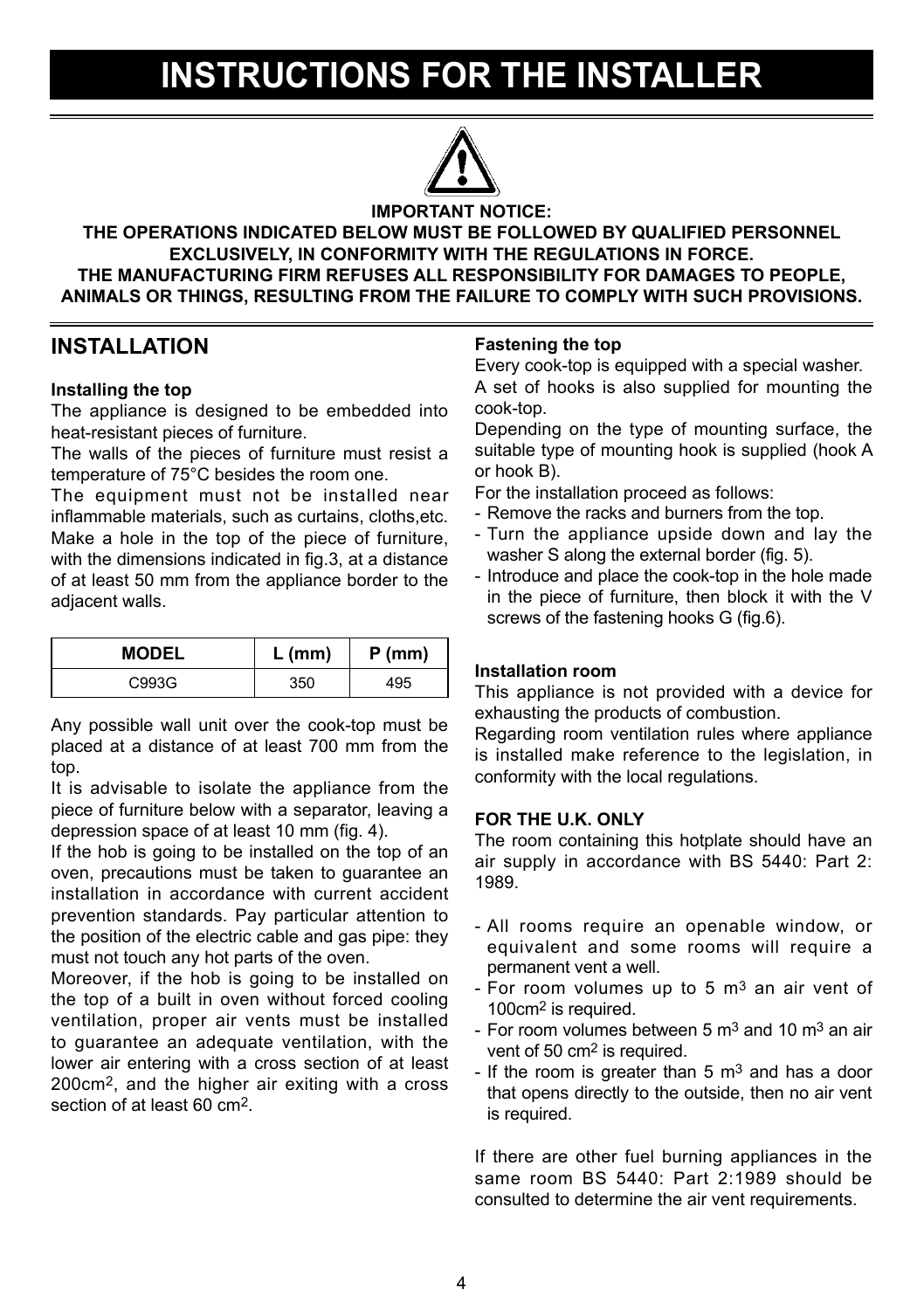## **INSTRUCTIONS FOR THE INSTALLER**

#### **Gas connection**

Make sure that the appliance is adjusted for the gas type available (see the label under the appliance). Follow the instructions indicated in the chapter "gas transformations and adjustments" for the possible adaptation to different gases.

The appliance must be connected to the gas system by means of stiff metal pipes or flexible steel pipes having continuous walls, in compliance with the regulations in force.

Some models are equipped with both cylindrical A and conical B connectors for gas supply (fig. 7).

Please select the type which is correct for the supply concerned.

The connection must not stress the gas ramp.

**Once the installation is over, check the connection seal with a soapy solution.** 

#### **Electric connection**

The connection to the electric grid must be carried out by qualified personnel and in conformity with the regulations in force.

The voltage of the electric system must correspond to the value indicated in the label under the appliance. Make sure that the electric system is provided with an effective ground connction in compliance with the regulations and provisions of the law. **Grounding is compulsory**.

This device must be at a suitable opening distance from the contacts in order to allow the entire disconnection in case of overvoltage category III, in accordance with installation rules.

### **GAS TRANSFORMATIONS AND ADJUSTMENTS**

#### **Replacing the nozzles**

If the equipment is adjusted for a type of gas that is different from the one available, it is necessary to replace the burner nozzles.

The choice of the nozzles to replace must be made according to the table of the "technical characteristics" as enclosed.

Act as follows:

- Remove the racks and burners.
- By means of a straight spanner L, unscrew the nozzle U (fig.8) and substitute it with the corresponding one.
- Tighten the nozzle strongly.

#### **Adjusting the burners**

The lowest flame point must always be properly adjusted and the flame must remain on even if there is an abrupt shift from the maximum to the minimum position.

If this is not so, it is necessary to adjust the lowest flame point as follows:

- start the burner up
- turn the tap up to the minimum position (small flame)
- remove the knob from the tap rod
- introduce a flat-tip screwdriver in the hole F of the tap (fig.9) and turn the by-pass screw up to a proper adjustment of the lowest flame point.

#### **As regards G30 gas burners, the by-pass screw must be tightened completely.**

### **MAINTENANCE**

#### **Replacing the power supply cable**

If the power supply cable should be replaced, it is necessary to use a cable with a section of 3x0.75mm2, type H05VV-F or H05RR-F, complying with the regulations in force.

The connection to the terminal board must be effected as shown in fig.10:

| brown cable L      | (phase)   |
|--------------------|-----------|
| blue cable N       | (neutral) |
| green-yellow cable | (ground)  |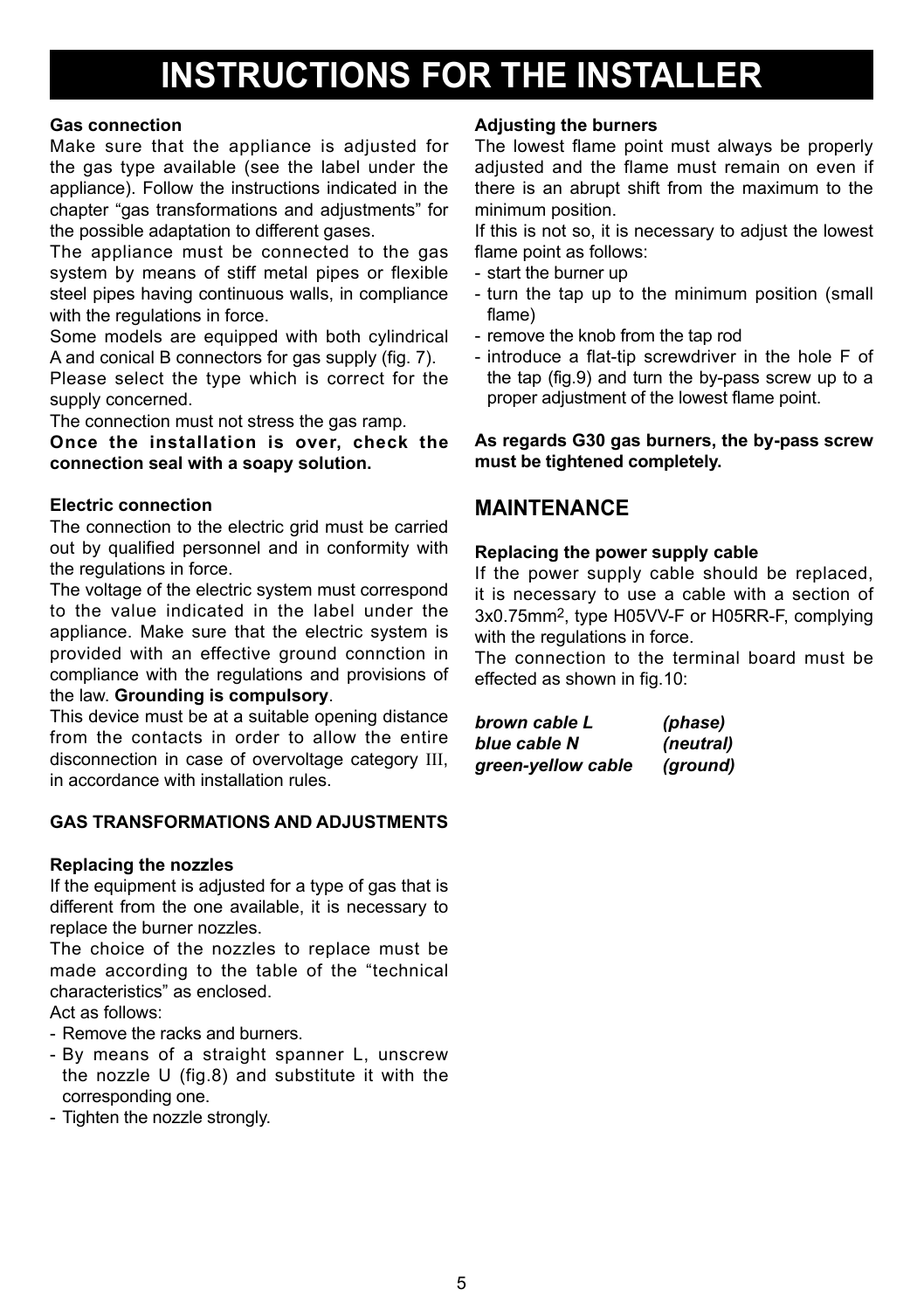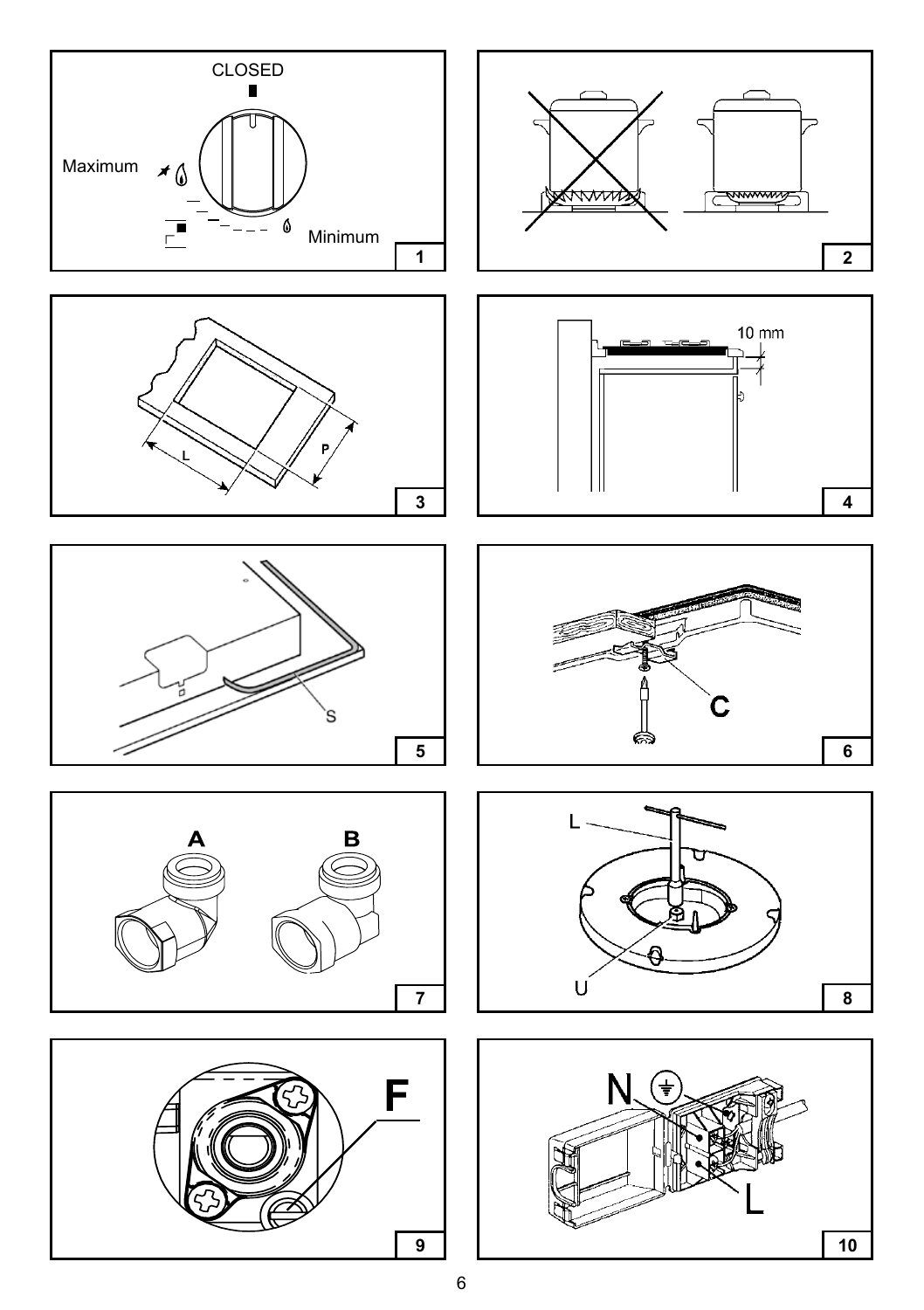

| 1 Rapid burner            | 3000 W |
|---------------------------|--------|
| 2 Semi-rapid burner       | 1750 W |
| 3 Control knob for burner |        |

7